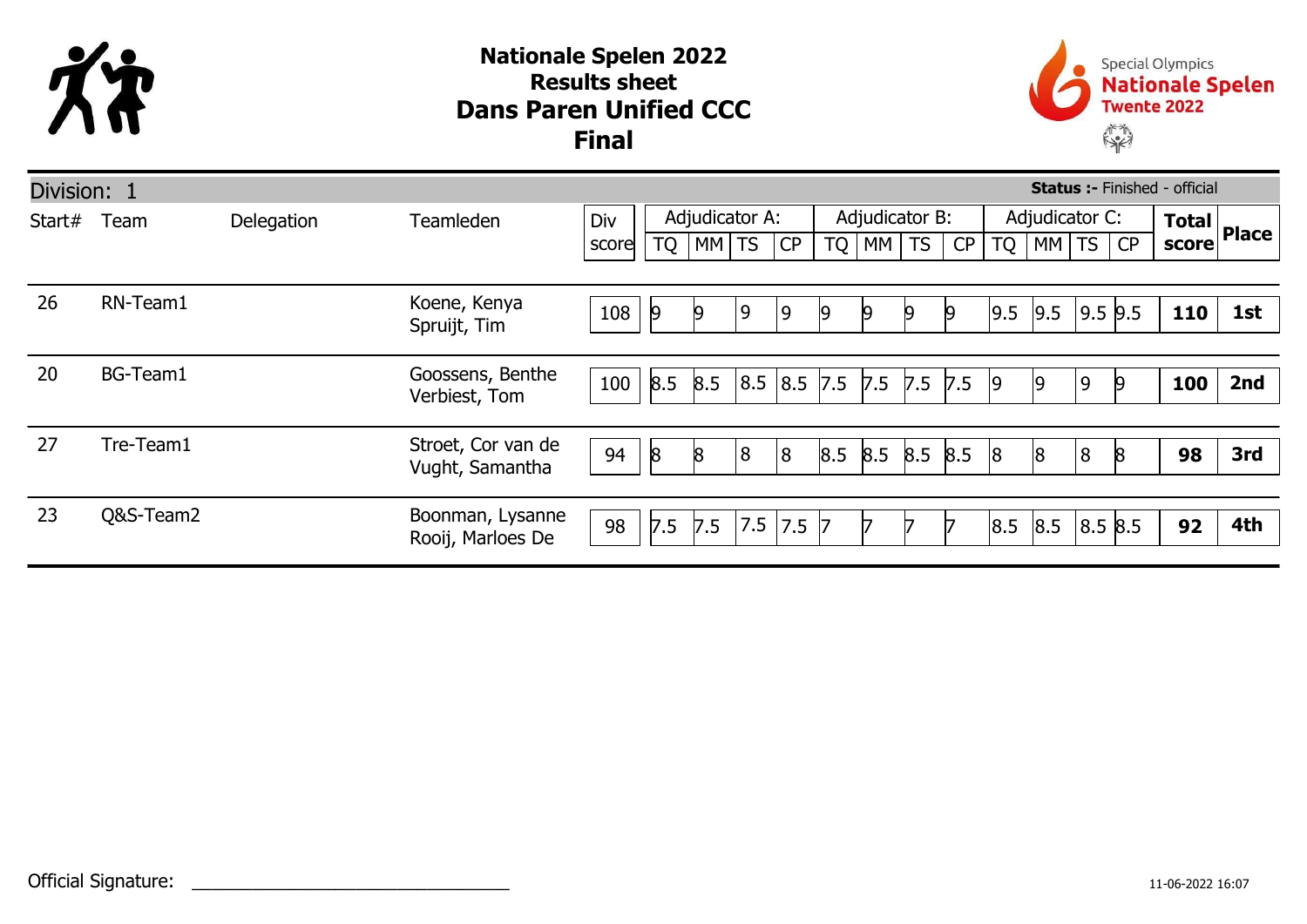

## Dans Paren Unified CCC Nationale Spelen 2022 Results sheet Final



| Division: 2<br><b>Status :- Finished - official</b> |           |            |                                 |       |                 |       |     |         |                |                  |            |     |                |                               |   |   |              |              |
|-----------------------------------------------------|-----------|------------|---------------------------------|-------|-----------------|-------|-----|---------|----------------|------------------|------------|-----|----------------|-------------------------------|---|---|--------------|--------------|
| Start#                                              | Team      | Delegation | Teamleden                       | Div   | Adjudicator A:  |       |     |         | Adjudicator B: |                  |            |     | Adjudicator C: |                               |   |   | <b>Total</b> | <b>Place</b> |
|                                                     |           |            |                                 | score | <b>TQ</b>       | MM TS |     | CP      | <b>TQ</b>      | $\mid$ MM $\mid$ | $\vert$ TS | CP  | <b>TQ</b>      | $\vert$ MM $\vert$ TS $\vert$ |   |   | score        |              |
|                                                     |           |            |                                 |       |                 |       |     |         |                |                  |            |     |                |                               |   |   |              |              |
| 22                                                  | Q&S-Team1 |            | Hollander, Ilse den             | 90    | $8\overline{8}$ | 8     | 8   | 8       | 8              | 18               | 8          | 8   | 19             | 19                            | 9 |   | 100          | 1st          |
|                                                     |           |            | Vos, Jolanda                    |       |                 |       |     |         |                |                  |            |     |                |                               |   |   |              |              |
| 21                                                  | BG-Team2  |            | Boeykens, Mariska               | 86    | 7.5             | 7.5   | 7.5 | 7.5 7.5 |                | $7.5$ 7.5        |            | 7.5 | 8              | 8                             | 8 | 8 | 92           | 2nd          |
|                                                     |           |            | Grezlichowski,                  |       |                 |       |     |         |                |                  |            |     |                |                               |   |   |              |              |
|                                                     |           |            |                                 |       |                 |       |     |         |                |                  |            |     |                |                               |   |   |              |              |
| 28                                                  | Tre-Team2 |            | Kuiper, Gea<br>Wilde, Wibren de | 82    |                 |       |     | 7       |                |                  |            |     |                |                               |   |   | 84           | 3rd          |
|                                                     |           |            |                                 |       |                 |       |     |         |                |                  |            |     |                |                               |   |   |              |              |